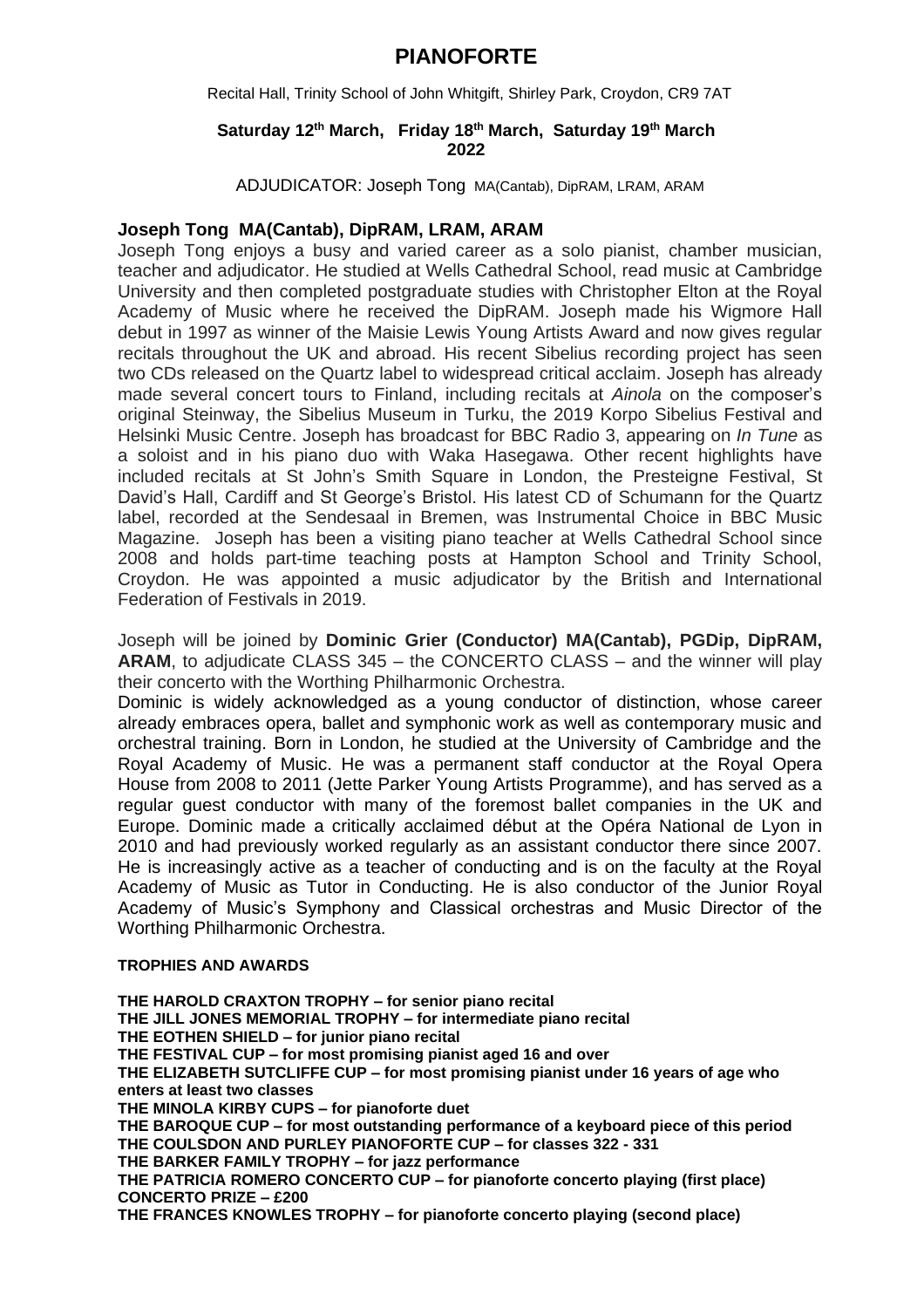**Please note that all classes are OWN CHOICE.**

**Details of pieces, composers and timings must be stated when entering (including all Recital classes). A second copy of music MUST be provided for the adjudicator and this may be a photocopy (see Rules).**

## **CLOSED CLASSES**

**Open only to performers who have not won a first place, with honours or above, at any previous Festival at date of entry**

|  |     | GVIOUS I CSUVAI AL UALC OF CHU Y   |                     |
|--|-----|------------------------------------|---------------------|
|  | 301 | <b>CLOSED CLASS</b>                | Entry Fee - $£5.50$ |
|  |     | 7 years and under                  |                     |
|  |     | Not to exceed 3 minutes            |                     |
|  |     | One or two short pieces Own choice |                     |
|  |     |                                    |                     |
|  | 302 | <b>CLOSED CLASS</b>                | Entry Fee - $£5.50$ |
|  |     | 8 and 9 years                      |                     |
|  |     | Not to exceed 3 minutes            |                     |
|  |     | One or two pieces Own Choice       |                     |
|  |     |                                    |                     |
|  | 303 | <b>CLOSED CLASS</b>                | Entry Fee - $£5.50$ |
|  |     | 10 and 11 years                    |                     |
|  |     | Not to exceed 3 minutes            |                     |
|  |     | One piece Own Choice               |                     |
|  |     |                                    |                     |
|  | 304 | <b>CLOSED CLASS</b>                | Entry Fee - $£6.50$ |
|  |     | 12 and 13 years                    |                     |
|  |     | Not to exceed 4 minutes            |                     |
|  |     | One piece Own Choice               |                     |
|  |     |                                    |                     |
|  | 305 | <b>CLOSED CLASS</b>                | Entry Fee - $£6.50$ |
|  |     | 14 to 16 years                     |                     |
|  |     | Not to exceed 4 minutes            |                     |
|  |     | One piece Own Choice               |                     |
|  |     |                                    |                     |
|  | 306 | <b>CLOSED CLASS</b>                | Entry Fee - $£6.50$ |
|  |     | 17 years and over                  |                     |
|  |     | Not to exceed 5 minutes            |                     |
|  |     | One piece Own Choice               |                     |
|  |     |                                    |                     |
|  |     |                                    |                     |

## **OPEN CLASSES**

| 307 | <b>OPEN CLASS</b><br>7 years and under<br>Not to exceed 3 minutes<br>One or two short pieces Own Choice | Entry Fee - £5.50   |
|-----|---------------------------------------------------------------------------------------------------------|---------------------|
|     |                                                                                                         |                     |
| 308 | <b>OPEN CLASS</b><br>8 and 9 years                                                                      | Entry Fee $-$ £5.50 |
|     | Not to exceed 3 minutes<br>One or two short pieces Own Choice                                           |                     |
| 309 | <b>OPEN CLASS</b><br>10 and 11 years                                                                    | Entry Fee - £5.50   |
|     | Not to exceed 3 minutes<br>One piece Own Choice                                                         |                     |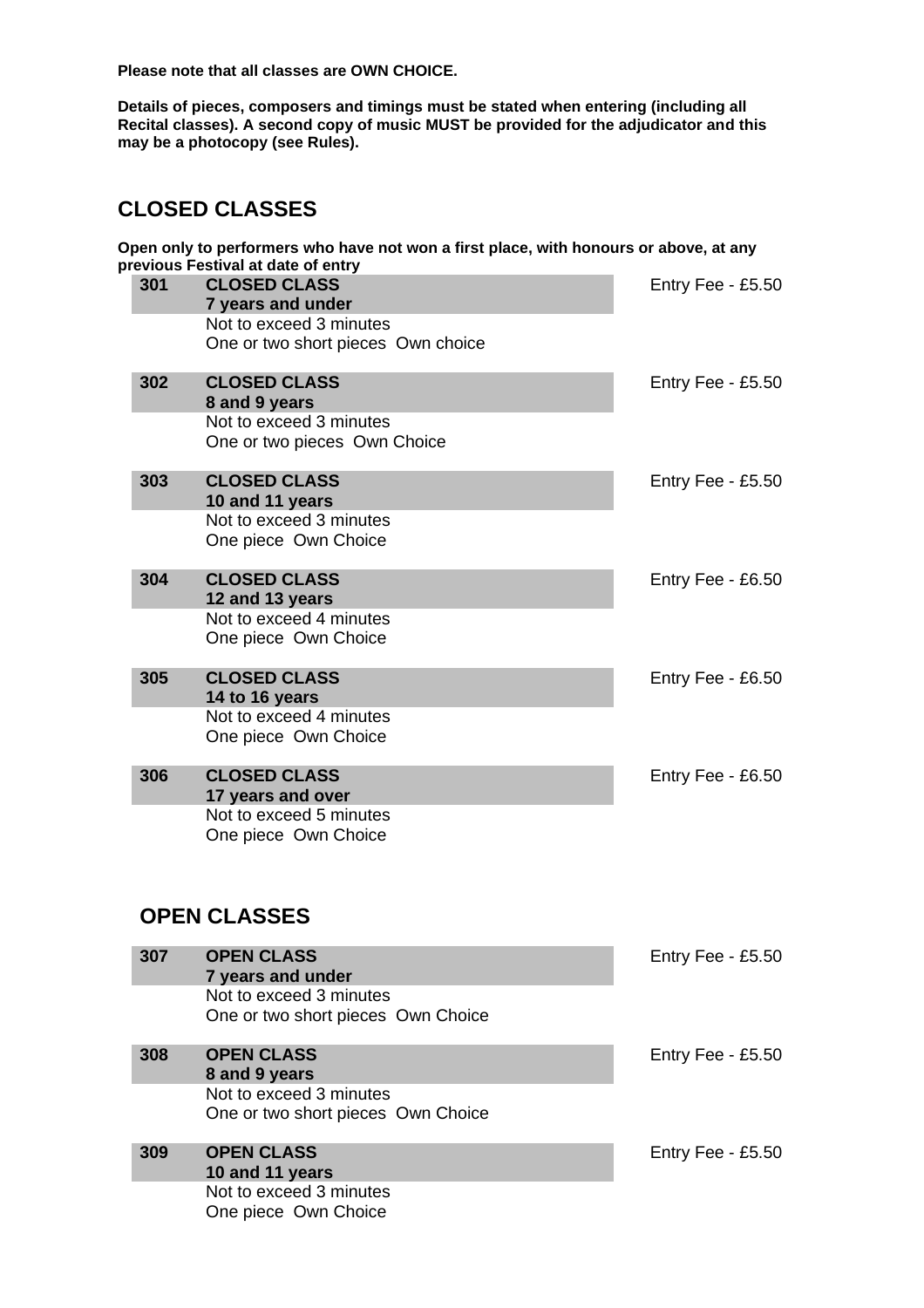| 310 | <b>OPEN CLASS</b>                                                                                         | Entry Fee - £6.50   |
|-----|-----------------------------------------------------------------------------------------------------------|---------------------|
|     | 12 and 13 years                                                                                           |                     |
|     | Not to exceed 4 minutes<br>One piece Own Choice                                                           |                     |
|     |                                                                                                           |                     |
| 311 | <b>OPEN CLASS</b><br>14 to 16 years                                                                       | Entry Fee - £6.50   |
|     | Not to exceed 4 minutes                                                                                   |                     |
|     | One piece Own Choice                                                                                      |                     |
| 312 | <b>OPEN CLASS</b>                                                                                         | Entry Fee - $£6.50$ |
|     | 17 years and over                                                                                         |                     |
|     | Not to exceed 5 minutes                                                                                   |                     |
|     | One piece Own Choice                                                                                      |                     |
|     | <b>JAZZ STYLE CLASSES</b>                                                                                 |                     |
|     |                                                                                                           |                     |
|     | One piece in Jazz, Blues or Popular style.<br>Suggested composers: P Hall, C Horton, J Kember, P Wedgwood |                     |
| 313 | <b>JAZZ STYLE CLASS</b>                                                                                   | Entry Fee - £5.50   |
|     | 19 years and under                                                                                        |                     |
|     | Not to exceed 3 minutes<br>One piece Own Choice                                                           |                     |
|     |                                                                                                           |                     |
| 314 | <b>JAZZ STYLE CLASS</b>                                                                                   | Entry Fee - £5.50   |
|     | 11 and 12 years<br>Not to exceed 3 minutes                                                                |                     |
|     | One piece Own Choice                                                                                      |                     |
| 315 | <b>JAZZ STYLE CLASS</b>                                                                                   | Entry Fee - £6.50   |
|     | 13 to 16 years                                                                                            |                     |
|     | Not to exceed 4 minutes                                                                                   |                     |
|     | One piece Own Choice                                                                                      |                     |
| 316 | <b>JAZZ STYLE CLASS</b><br>17 years and over                                                              | Entry Fee - £6.50   |
|     | Not to exceed 5 minutes                                                                                   |                     |
|     | One piece Own Choice                                                                                      |                     |
|     |                                                                                                           |                     |
|     | <b>BAROQUE CLASSES</b>                                                                                    |                     |
|     | Own choice from any composer of this period                                                               |                     |
| 317 | <b>BAROQUE CLASS</b>                                                                                      | Entry Fee - £5.50   |
|     | 9 years and under                                                                                         |                     |
|     | Not to exceed 3 minutes<br>One piece Own Choice                                                           |                     |
|     |                                                                                                           |                     |
| 318 | <b>BAROQUE CLASS</b><br>10 to 12 years                                                                    | Entry Fee - $£5.50$ |
|     | Not to exceed 3 minutes                                                                                   |                     |
|     | One piece Own Choice                                                                                      |                     |
| 319 | <b>BAROQUE CLASS</b>                                                                                      | Entry Fee - $£6.50$ |
|     | 13 to 15 years                                                                                            |                     |
|     | Not to exceed 5 minutes<br>One piece Own Choice                                                           |                     |
|     |                                                                                                           |                     |
| 320 | <b>BAROQUE CLASS</b>                                                                                      | Entry Fee - £6.50   |
|     | 16 years and over<br>Not to exceed 5 minutes                                                              |                     |
|     | One piece Own Choice                                                                                      |                     |
|     |                                                                                                           |                     |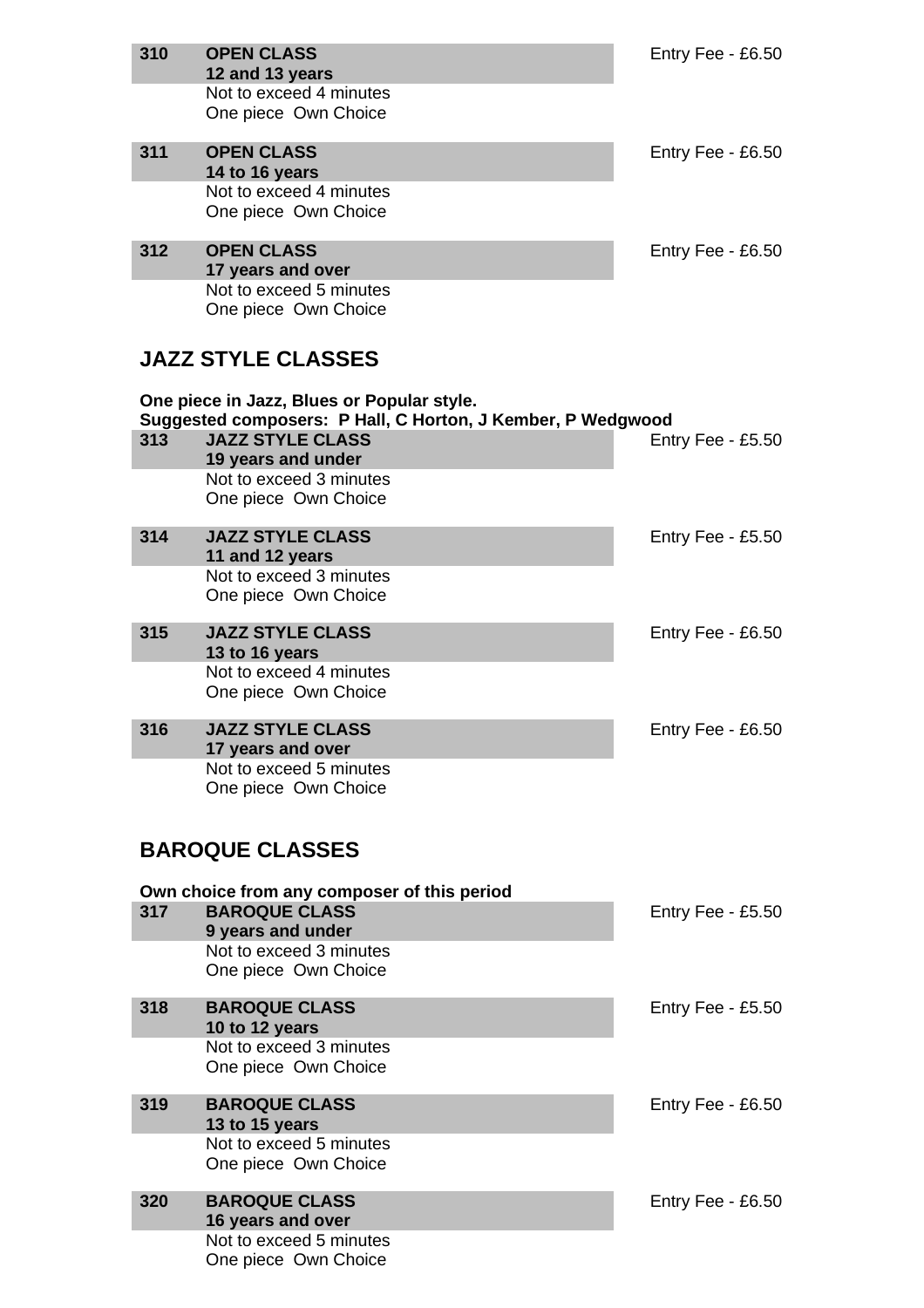## **BACH CLASS**

**Own choice Prelude and Fugue OR two contrasting movements from a Suite or Partita 321 BACH CLASS 16 years and over**

Not to exceed 8 minutes Own Choice

One piece Own Choice

Entry Fee - £6.50

*THE COULSDON AND PURLEY PIANOFORTE CUP will be awarded to the performer with the highest mark in CLASSES 322 - 331*

### **SONATINA CLASS**

**Please note candidates may enter EITHER this class OR class 323 322 SONATINA CLASS 11 years and under** Entry Fee - £5.50 Not to exceed 3 minutes Own Choice Any one movement from classical SONATINA **SONATA CLASSES In these classes (322, 323, 324, 325) performers may make their choice from Sonatas by: Haydn, Mozart, Beethoven or Clementi 323 SONATA CLASS 13 years and under** Entry Fee - £6.50 Not to exceed 6 minutes Own Choice Any movement from a SONATA **324 SONATA CLASS 14 to 16 years** Entry Fee - £6.50 Not to exceed 8 minutes Own Choice Any movement from a SONATA **325 SONATA CLASS 17 years and over** Entry Fee - £7.50 Not to exceed 10 minutes Own Choice Any movement from a SONATA **CHOPIN CLASSES 326 CHOPIN CLASS 14 years and under** Entry Fee - £6.50 Not to exceed 8 minutes One piece Own Choice **327 CHOPIN CLASS 15 years and over** Entry Fee - £8.00 Not to exceed 12 minutes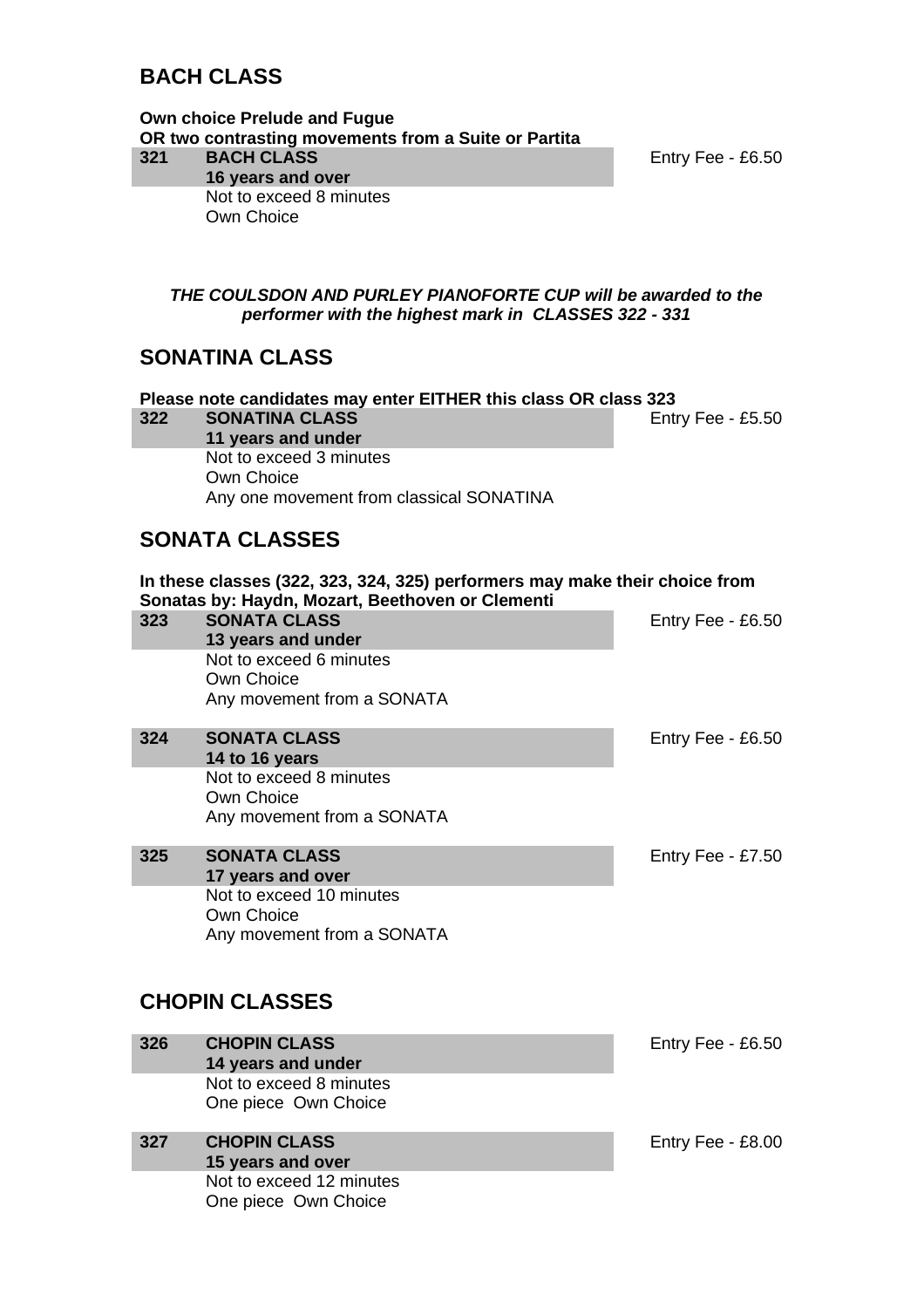## **ROMANTIC COMPOSER CLASSES**

**Own choice from: Schumann, Schubert, Brahms, Liszt, Mendelssohn, etc.**

- **328 ROMANTIC COMPOSER CLASS 14 years and under** Not to exceed 10 minutes One piece Own Choice
- **329 ROMANTIC COMPOSER CLASS 15 years and over** Not to exceed 12 minutes One piece Own Choice

### **20th CENTURY COMPOSER CLASSES**

**Own choice from: Debussy, Ravel, Prokoffiev, Khachaturian, Shostakovich, Poulenc, etc. 330 20TH CENTURY COMPOSER CLASS**  Entry Fee - £6.50

**14 years and under** Not to exceed 8 minutes. One piece Own Choice

**331 20TH CENTURY COMPOSER CLASS 15 years and over** Not to exceed 10 minutes. One piece Own Choice

# **NOVICE CLASSES**

#### **Open only to performers who have been learning for up to one year.**<br>332 MOVICE CLASSES **332 NOVICE CLASSES 9 years and under** Entry Fee - £5.50 Not to exceed 3 minutes One or two short pieces Own Choice **333 NOVICE CLASSES 10 to 13 years** Entry Fee - £5.50 Not to exceed 3 minutes One piece Own Choice **GRADED CLASSES 334 PRELIMINARY**  Entry Fee - £5.50

|     | <b>GRADES 1 and 2</b>                        |                   |
|-----|----------------------------------------------|-------------------|
|     | Not to exceed 3 minutes<br>Own Choice        |                   |
| 335 | <b>TRANSITIONAL</b><br><b>GRADES 3 and 4</b> | Entry Fee - £6.50 |
|     | Not to exceed 3 minutes<br>Own Choice        |                   |
| 336 | <b>HIGHER</b><br><b>GRADE 5</b>              | Entry Fee - £6.50 |
|     | Not to exceed 4 minutes<br>Own Choice        |                   |

Entry Fee - £8.00

Entry Fee - £8.00

Entry Fee - £6.50